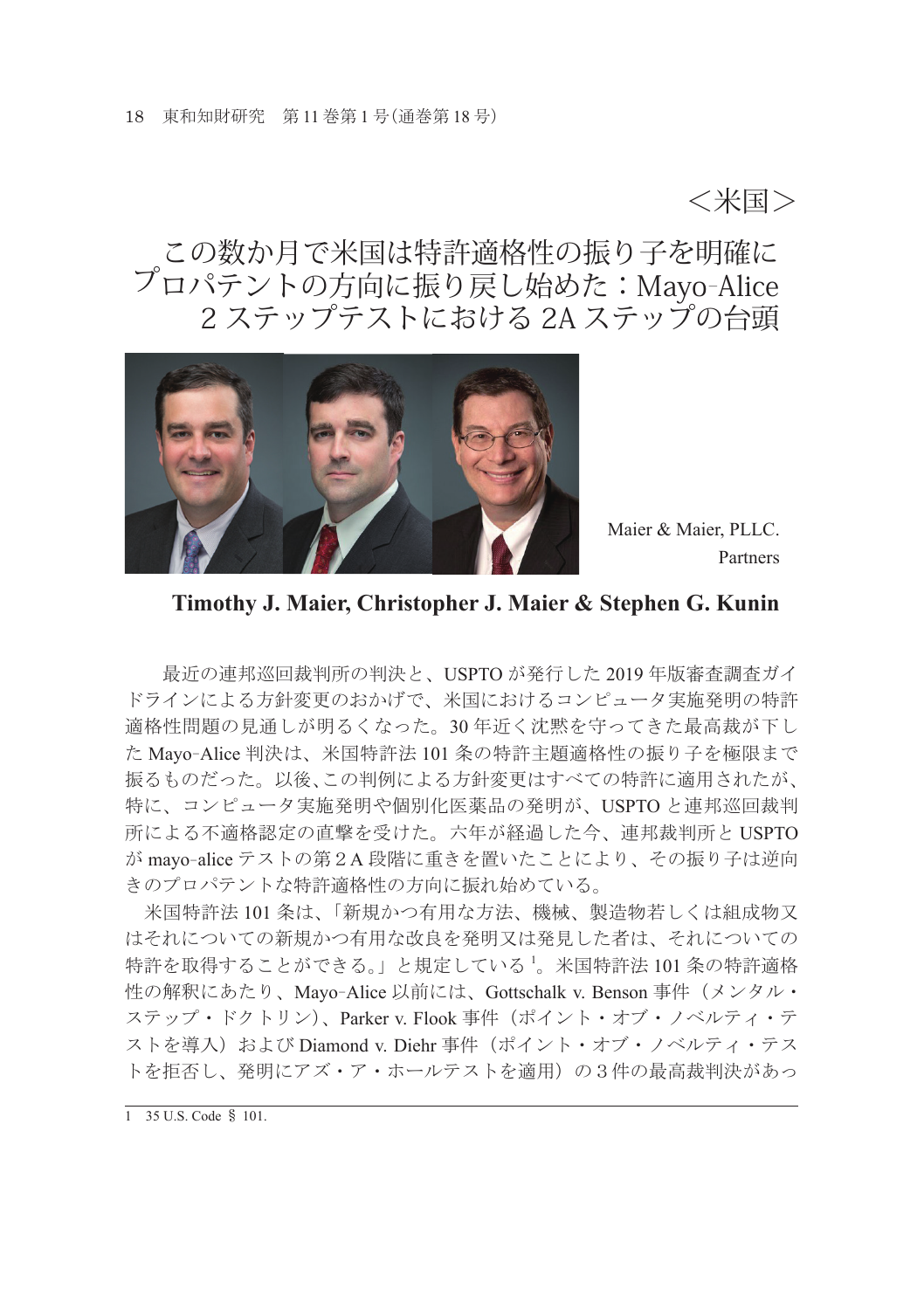たが、いずれも 70 年代または 80 年代初頭の判決であった。1981 年の Diehr 判決 から 2010 年の間に、Bilski 対 Kappos で特許適格問題を取り上げるまで、最高裁 判所は特許適格性を判断するために様々なテストと方法を連邦巡回裁判所が用い ることを許容していた <sup>2</sup> 。Bilski 判決の四年後、最高裁は米国特許法 101 条の射程 を明確にするために、2件の判決:Mayo Collaborative Services v. Prometheus Laboratories, Inc. と、Alice Corporation v. CLS Bank International を取り上げた <sup>3</sup> 。こ の二つの裁判の判決が出る間に、最高裁は、米国特許法 101 条の適格性のための 2ステップの枠組みを提示した。この枠組みは、「人間の創意工夫の構成要素を クレームする特許(抽象的なアイデア、自然法則、自然現象)と、法的例外を凌 駕した発明概念を採用して、構成要素を実用的な応用に統合する特許とを区別す る」ための Alice-Mayo テストとして知られている <sup>4</sup> 。

Mayo-Alice テストの第 1 ステップでは、第 101 条の文言に従って、法定の「プ ロセス、機械、製造、または組成物」に関するものであるかどうかを評価する。 そうでない場合、連邦巡回裁判所が In re Niujten 判決で示した通り、クレームは そのまま特許不適格である。もし、法定主題の 4 つの特定された分野のいずれか をクレームするならば、発明が司法例外を対象としているか否かの分析に関する ステップ 2 に進む。ステップ 2 は 2 つに分けられる。ステップ 2A ではクレーム が司法例外を対象としているか否かを識別する。そうでない場合は、そのクレー ムは特許適格であるが、対象としている場合はステップ2B に進む必要がある。 例外を対象とするクレームについては、ステップ 2B において、「抽象的なアイ デアを特許適格な発明に変換するほど、排除された主題を凌駕するような」「発 明概念」であるか否かが問われる <sup>5</sup>。

 ステップ 2Bにおける適格性の判別に重きが置かれていたため、最近までステッ プ 2A にほとんど注意が向けられていなかった。この新傾向が最初にその兆しは、 DDR Holdings v. Hotels.com 事件、および Enfish, LLC v. Microsoft Corp. 事件にお ける連邦巡回裁判所の判決に見られ、これらの判決は、クレームが特に何を「対 象としている」かという点と、実用的な応用に統合されているか否かという点に 関する、ステップ 2A におけるより実質的な分析により、コンピュータ実施発明 に新しい命を吹き込んだ<sup>6</sup>。USPTO がステップ 2A における適格性をさらに支持す る新しい 2019 年版ガイダンスを発表した一方で、連邦巡回裁判所はステップ 2A

<sup>2</sup> 130 S.Ct. 3218 (2010).

<sup>3</sup> Mayo, 566 U.S. 66 (2012) ; Alice Corporation, 573 U.S. 208, 209 (2014).

<sup>4</sup> Alice at 216. (citing Mayo, 566 U. S. (slip op., at 20)).

<sup>5</sup> Alice at 212.

<sup>6</sup> DDR Holdings, 773 F.3d 1245 (Fed. Cir. 2014) (applying the technical solution to a technical problem test) ; Enfish 822 F.3d 1327 (Fed. Cir. 2016) (applying the safe harbor test for improvements to operation of the computer).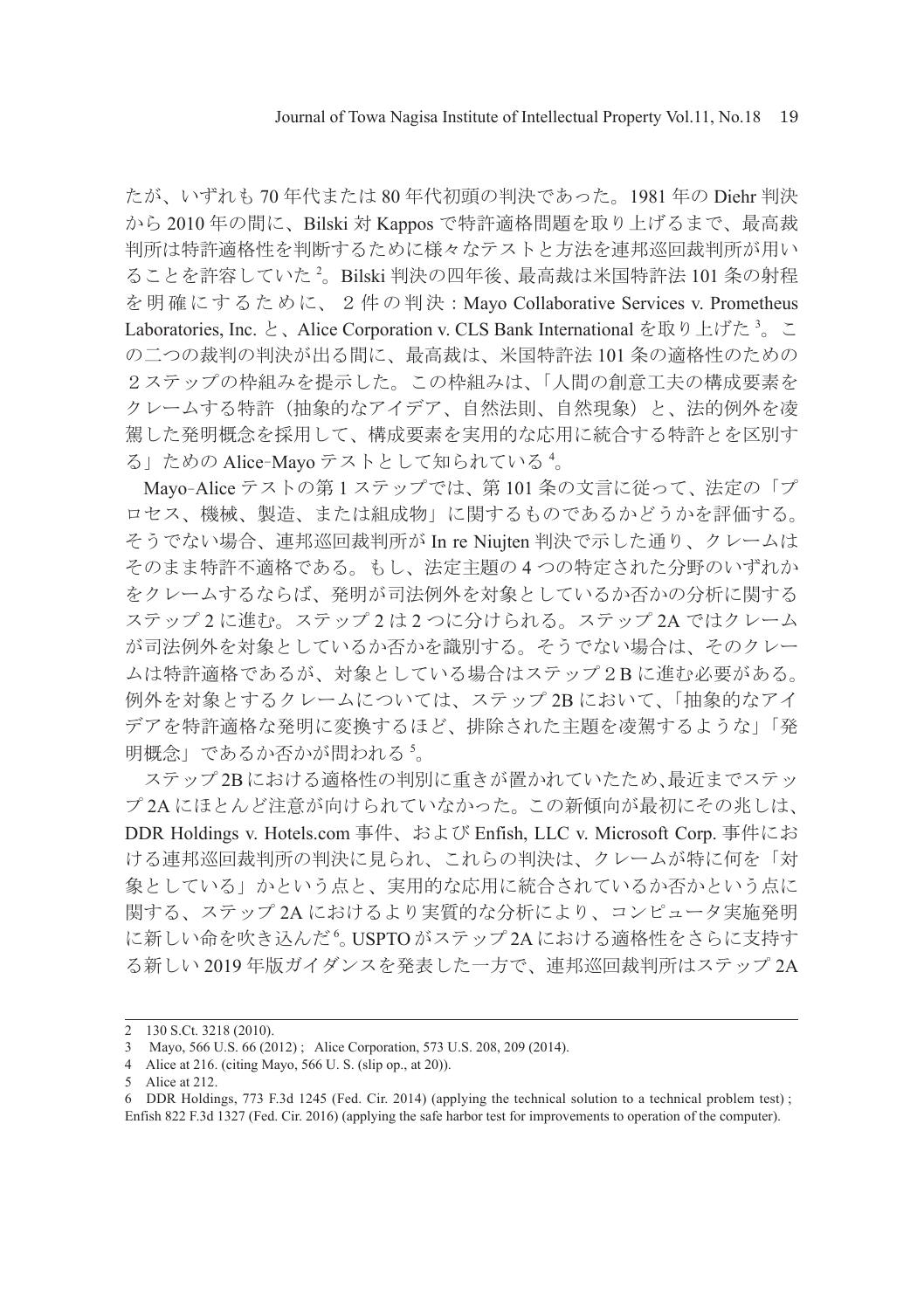を通過するための改善の幅を広げるために、」ソフトウェアを「対象としている」 クレームが実用的な応用であることを確認しようとする傾向を続けている。イノ ベーションプロセスのどこで発明が発生しても、エンドユーザーの経験の向上に 焦点を合わせれば、クレームは広範囲に拡大された方向性の改善によって適格と なることが判明した。デバイス内の個々のコンポーネントのプログラミングから、 装置全体の機能まで、単一のデバイスからネットワーク全体まで、さらにはデバ イスの入出力からユーザインタフェース自体まででさえも、クレーム主題は実用 的な応用に統合されているユーザエクスペリエンスを向上させる任意の局面を対 象とし得る <sup>7</sup> 。(7)USPTO は抽象的アイデアの司法上の例外について特定のカテ ゴリーを選んでおり、それらに含まれないものはその他の抽象的アイデアであっ て、特許適格性の欠如に基づいて拒絶を行うためには USPTO のシニアマネー ジャーの承認が必要になる。

 裁判所および特許庁の双方におけるステップ 2A の重要性の高まりを受け、実 務家は、コンピュータ、メモリまたは実行可能コードを含む記録媒体の操作性を 向上するためのコンピュータソフトウェアを強化することを通じて、ユーザのた めにより良い経験を提供するようなコンピュータ実施型イノベーションを特許化 するための別のツールを手にした。2018 年から 2019 年初頭にかけて、101 条の 振り子は、mayo-alice 判決から特許権者に有利な環境へと確実に振れはじめた。

(邦訳:当研究所)

<sup>7</sup> Core Wireless Licensing, CAFC Appeal No. 2016- 2684, 2017- 1922 (Fed. Cir. Jan. 25, 2018) (commonly accessed data displayed on main menu) ; DDR Holdings, 773 F.3d 1245 (Fed. Cir. 2014) (website look and feel) ; Finjan Inc., 626 F.3d 1197 (Fed. Cir. January 10, 2018) (new virus scan identification) ; McRO, Inc., 837 F.3d 1299 (Fed. Cir. Sept. 13, 2016). (expressive animation) ; Visual Memory LLC, CAFC Appeal No. 16- 2254 (Fed. Cir. August 15, 2017) (enhanced computer memory system) ; Ancora Tech., Inc., CAFC Appeal No. 18- 1404 (Fed. Cir. Nov. 15, 2018) (computer security).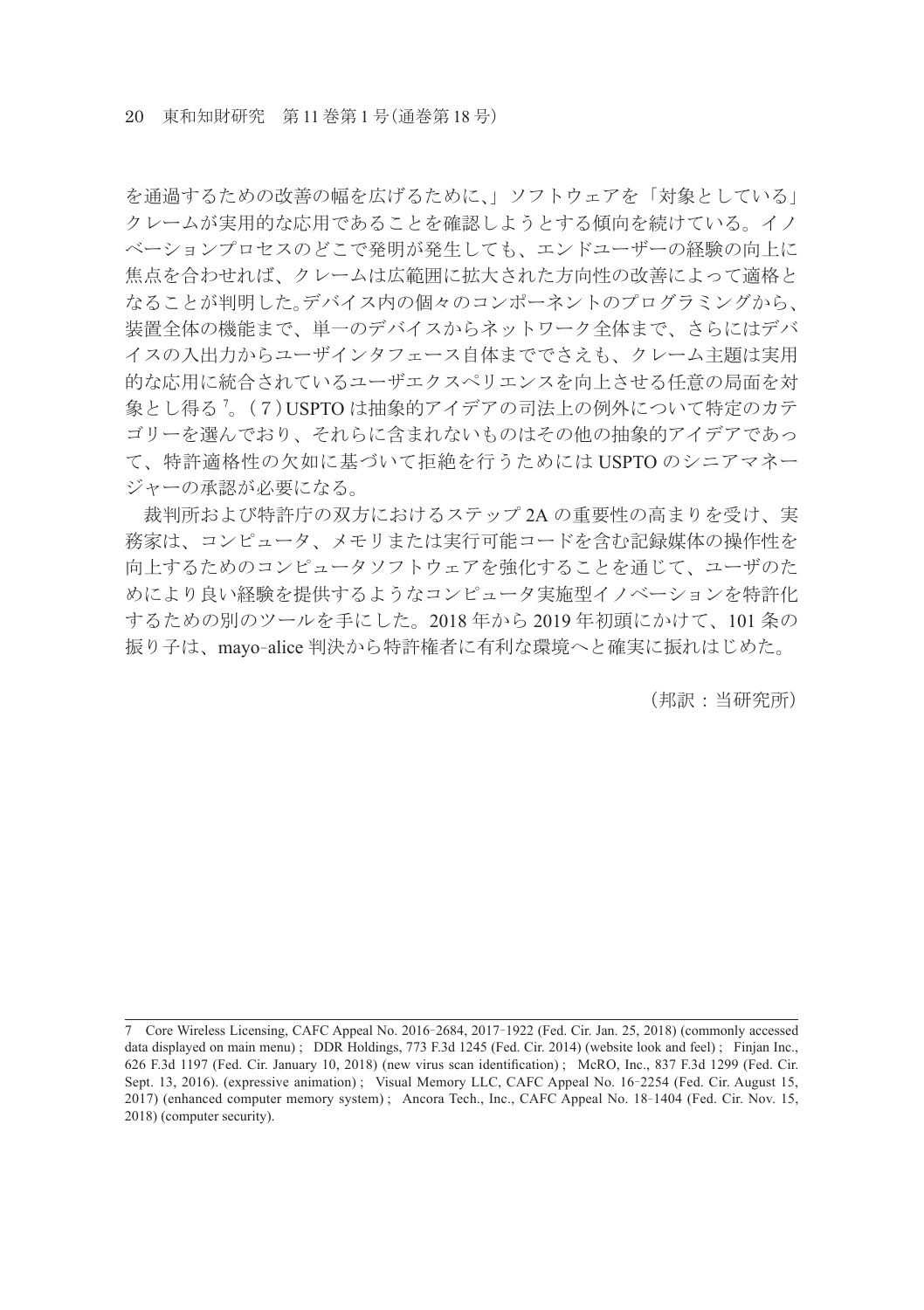## < **the United States** >

### **In recent months the U.S. is Now Clearly Beginning to See a Swinging of the Pendulum Back in the Direction of a Pro-Patent Policy on Patent Subject Eligibility : The Rise of Step 2A in the Mayo-Alice Two Step Dance**

Maier & Maier, PLLC.

Partners

#### **Timothy J. Maier, Christopher J. Maier & Stephen G. Kunin**

 The outlook for patent subject matter eligibility of computer implemented inventions in the United States is looking brighter thanks to some recent Federal Circuit decisions and a major policy shift by the USPTO in its issuance of 2019 examination guidelines on patent subject matter eligibility. After nearly three decades of silence, the Supreme Court's decisions in Mayo and Alice swung the § 101 pendulum to the extreme limit of patent subject matter ineligibility. This shift in precedent applied to all utility patents, but computer implemented inventions and personalized medicine inventions were hit especially hard with the rulings of ineligibility by the USPTO and the federal courts. Six years later, the pendulum is swinging in the opposite propatent patent eligibility direction as the Federal circuit and USPTO has placed a greater emphasis on Step 2A of the Mayo-Alice Test.

 Section 101 provides that "[w]hoever invents or discovers any new and useful process, machine, manufacture, or composition of matter, or any new and useful improvement thereof, may obtain a patent therefor".<sup>1</sup> For the contours of  $\$$  101 subject matter eligibility, the three foundational Supreme Court cases pre-Mayo-Alice are Gottschalk v. Benson (Mental Steps Doctrine), Parker v. Flook (introducing the Point-of-Novelty Test), and Diamond v. Diehr (rejecting the Point-of-Novelty Test and applying the claimed invention as a whole test), all decided in the '70's and early 80's. Between 1981 in Diehr and 2010, the Supreme Court allowed the Federal Circuit to wrestle with various tests and methods for determining subject matter eligibility until it took up the patent eligible subject matter issue again in Bilski v. Kappos.<sup>2</sup> In the four years after Bilski, the Supreme Court took up both Mayo Collaborative Services v.

<sup>1</sup> 35 U.S. Code § 101.

<sup>2</sup> 130 S.Ct. 3218 (2010).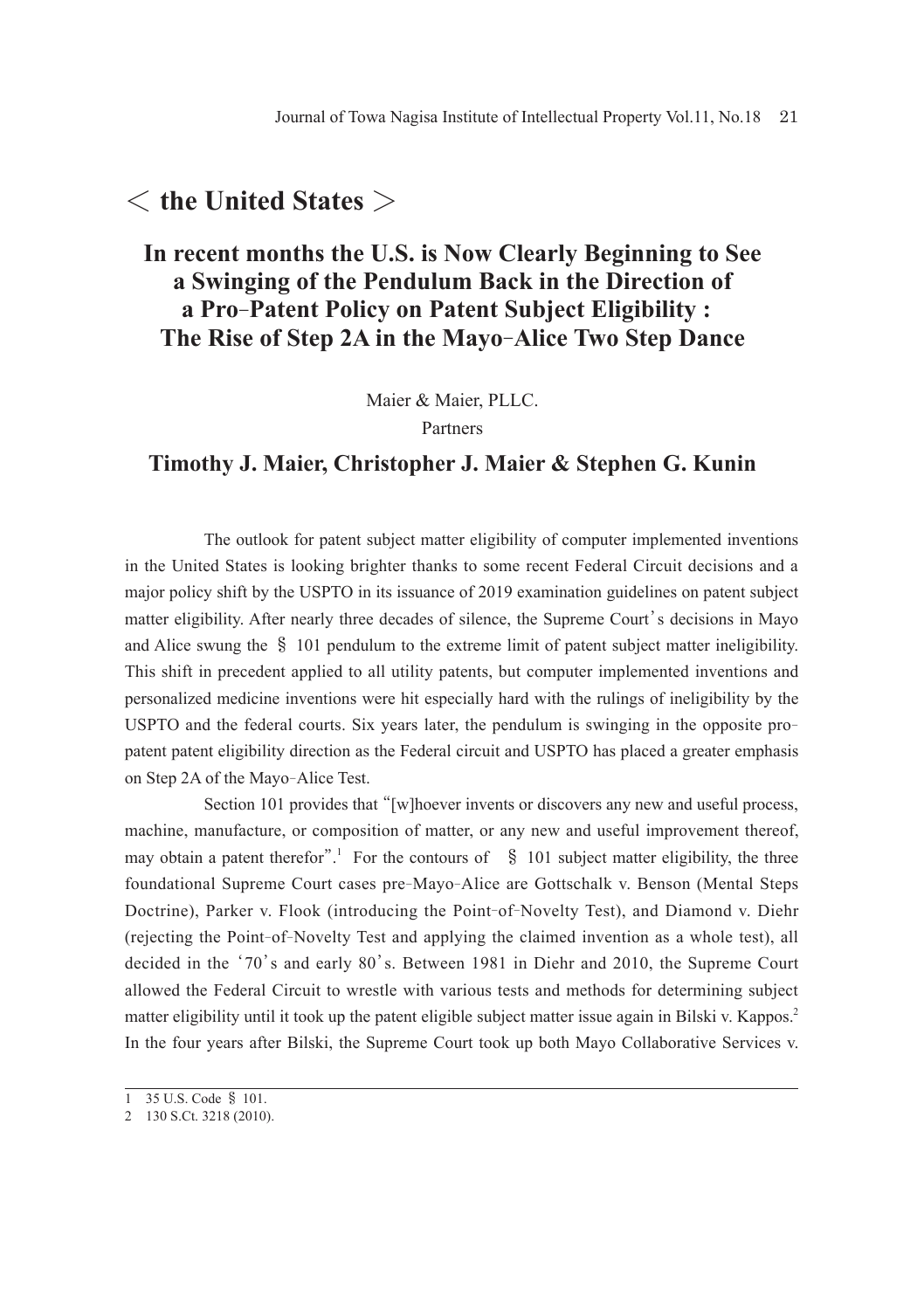Prometheus Laboratories, Inc., with Alice Corporation v. CLS Bank International to clarify the scope of  $\S$  101.<sup>3</sup> Between the two decisions, the Supreme Court laid out the two step framework for § 101 eligibility known as the Alice-Mayo Test in order to "distinguish between patents that claim the building blocks of human ingenuity ( abstract ideas, laws of nature and natural phenomena and those that integrate the building blocks into a practical application that employs an inventive concept that is significantly more than excluded subject matter."<sup>4</sup>

 Step 1 of the Mayo-Alice Test is assessing whether the claim is for a statutory "process, machine, manufacture, or composition of matter" in accordance with the plain statutory text of § 101. If not, the claim is patent subject matter ineligible under § 101 on its face as the Federal Circuit held in In re Niujten. If it does claim one of the four identified areas of statutory subject matter, the inquiry proceeds to Step 2 on the analysis of whether the claimed invention id directed to a judicial exceptions. Step 2 has two parts. Step 2A is identifying whether the claim is "directed to" a judicial exception. If it is not, the claim is patent subject matter eligible, but if it is, the analysis must proceed to Step 2B. For a claim that is directed to an exception, Step 2B then asks if it also has an 'inventive concept'"that is significantly more than the excluded subject matter to transform that abstract idea into a patent-eligible invention".<sup>5</sup>

With the initial focus placed on succeeding to find eligibility at Step 2B, little attention had been placed on Step 2A until recently. The first major indications of this new trend came in the Federal Circuits' rulings in DDR Holdings v. Hotels.com, and Enfish, LLC v. Microsoft Corp., which breathed new life into computer-implemented invention claims with a more substantive analysis in Step 2A as to what the claims are specifically 'directed to' and whether they were integrated into a practical application.<sup>6</sup> The Federal Circuit has continued this trend of finding claims 'directed to' software into a practical application for an expanding range of improvements to pass muster at Step 2A, while the USPTO has released new 2019 guidance that further favors eligibility at Step 2A. Claims have been found eligible with improvements on a wide range of expanding axes with the focus being on an improved experience for the end user, no matter where the invention occurs in the innovation process. From the programming of an individual component within the device to the function of the device as a whole, from the single device to an entire network, and even from the inputs and outputs of the device to the user interface itself, the subject matter of the claim may be directed at any aspect that improves the user experience that is integrated into a practical application.<sup>7</sup> The USPTO has identified specific

<sup>3</sup> Mayo, 566 U.S. 66 (2012) ; Alice Corporation, 573 U.S. 208, 209 (2014).

<sup>4</sup> Alice at 216. (citing Mayo, 566 U. S. (slip op., at 20)).

<sup>5</sup> Alice at 212.

<sup>6</sup> DDR Holdings, 773 F.3d 1245 (Fed. Cir. 2014) (applying the technical solution to a technical problem test) ; Enfish 822 F.3d 1327 (Fed. Cir. 2016) (applying the safe harbor test for improvements to operation of the computer).

<sup>7</sup> Core Wireless Licensing, CAFC Appeal No. 2016- 2684, 2017- 1922 (Fed. Cir. Jan. 25, 2018) (commonly accessed